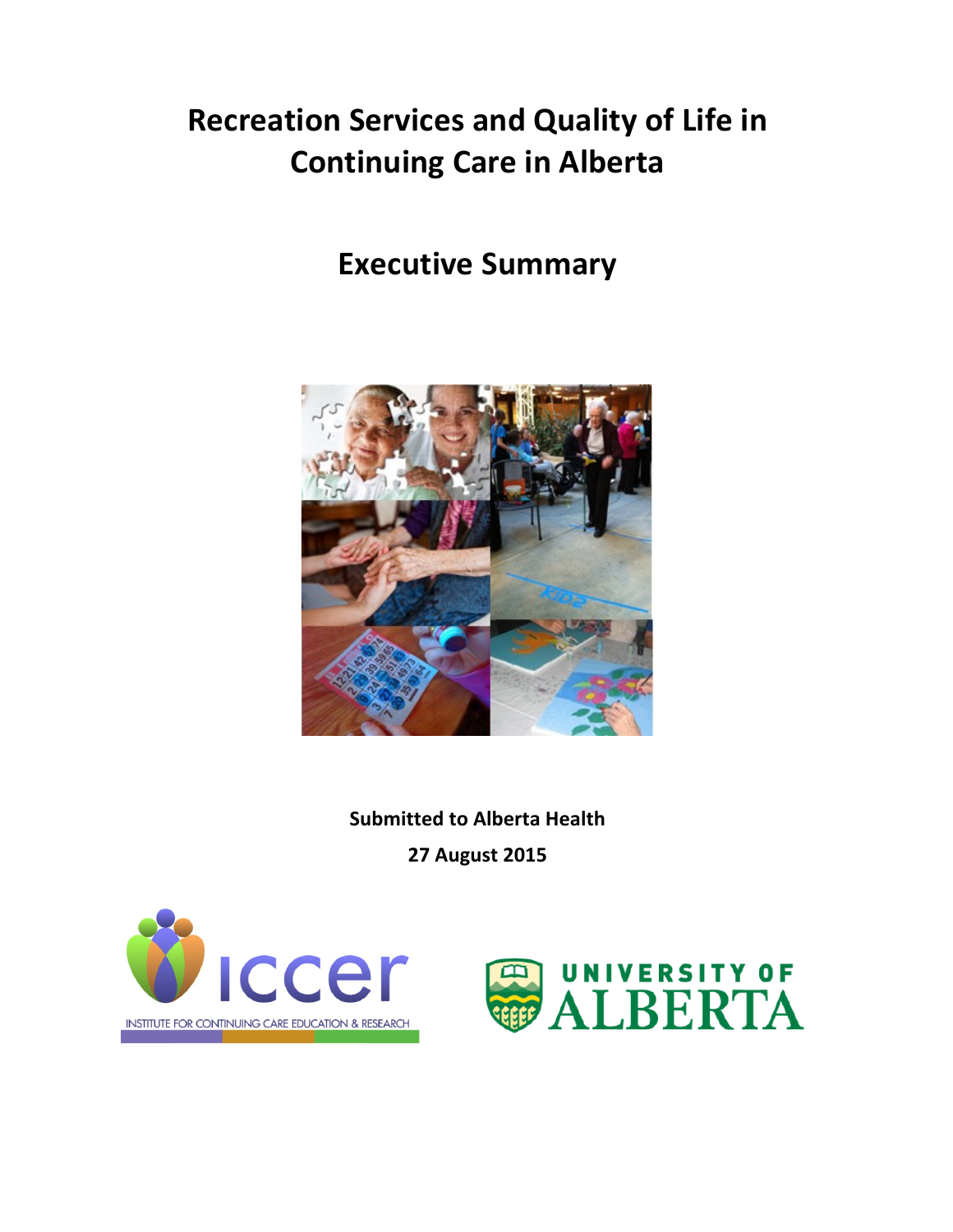### **ACKNOWLEDGEMENT**

The Research Team would like to thank Alberta Health, Continuing Care Branch for their financial support in order to conduct this study.

senta Government

## **RESEARCH TEAM**

| <b>Principal Investigators</b>                              |
|-------------------------------------------------------------|
| Dr. Gordon Walker, University of Alberta                    |
| Dr. Robert Haennel, University of Alberta                   |
| <b>Project Management</b>                                   |
| Ms. Sandra Woodhead Lyons, Executive Director, ICCER        |
|                                                             |
| <b>Research Assistants</b>                                  |
| Ms. Maya Hari-Kishun, University of Alberta                 |
| Ms. Emily Dymchuk, ICCER                                    |
| Ms. Janet Mayhew, ICCER                                     |
| Dr. Heather Moquin, University of Alberta                   |
| Ms. Taoting Li, University of Alberta                       |
| Ms. Anne Le, Bethany Care Society                           |
|                                                             |
| <b>Research Team</b>                                        |
| Ms. Francine Drisner, CapitalCare                           |
| Ms. Renate Sainsbury, Lifestyle Options                     |
| Ms. Jennifer Grusing/Ms. Marilyn Willison-Leach, AgeCare    |
| Dr. Vincella Thompson, Keyano College                       |
| Ms. Gail Thauberger, Bow Valley College                     |
| Ms. Bev Suntjens/Dr. Craig Hart, NorQuest College           |
| Ms. Sarah James, Alberta Therapeutic Recreation Association |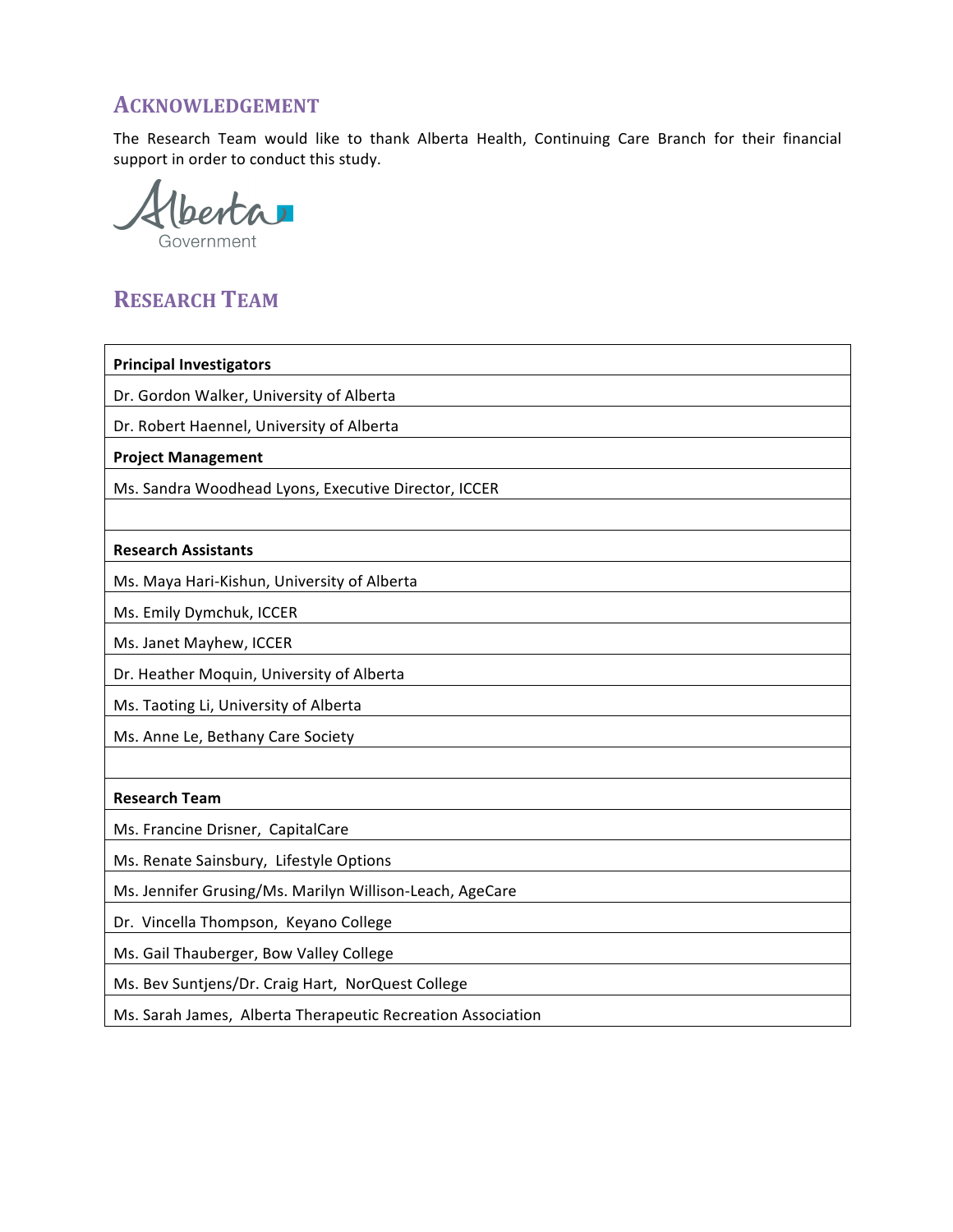### **EXECUTIVE SUMMARY**

**Background and Methodology:** In 2014, Alberta Health asked the Institute for Continuing Care Education and Research (ICCER) to develop a research proposal examining recreation services and quality of life (QOL) in supportive living (SL) and long term care (LTC) facilities in Alberta. After ethics approval was obtained, three separate studies were conducted.

**Study** 1 investigated who specifically provides recreation services in Alberta CC facilities using an online survey. To do so, a list of CC facilities was generated using the Alberta Health accommodation search page in conjunction with personal contact of CC facility operators by ICCER representatives. Of the 65 sites that participated, 38 (58%) were SL, 21 (32%) were LTC, and 6 (9%) were both. Results indicated that the majority of Full-Time Equivalent employees providing recreation services were, respectively, Recreation Therapy Assistants/Aides (31%), Health Care Aides (24%), and Recreation Therapists (17%). In contrast, the majority of Part-Time Equivalent employees providing recreation services were Recreation Therapy Assistants/Aides (52%) and Health Care Aides (23%).

**Study** 2 investigated how frequently CC residents participated in various types of recreation; who organized/facilitated their recreation services; and how satisfied residents were with their recreation. In addition, residents reported their QOL in terms of positive (e.g., calm) and negative (e.g., sad) affect, and life satisfaction. Statistical analyses were conducted to ascertain what factors impacted CC residents' overall recreation satisfaction as well as what factors influenced their QOL. To do so, an on-site survey was developed and then modified based on recommendations from two focus groups composed of CC recreation staff. Invitations were sent to CC facilities through various sources (e.g., Alberta Continuing Care Association, Alberta Seniors Housing Association, Alberta Health Services, Seniors' Health Zone Directors, ICCER membership). Trained research staff collected survey information from CC residents.

A total of 359 participants (SL, 47.1%; LTC, 52.9%) provided sufficiently complete information for the planned statistical analyses. Participants reported that: (a) they most often engaged in media activities, followed by social, relaxing, and exercise activities; (b) the recreation activities they participated in were most frequently organized by the resident staff, followed by self-organized, and then by family and friends; (c) their social and relaxation recreation needs were the most fully satisfied; and (d) overall, positive affect was slightly above the "Sometimes" mark; negative affect was slightly above the "Seldom" mark; and life satisfaction was marginally closer to the "Slightly Agree" than the "Neutral" mark. Consistent with recreation and QOL research (Kuykendall et al., 2015) and theory (Newman et al., 2014), frequency of recreation participation overall was found to have a significant, substantial, and positive effect on recreation satisfaction overall, above and beyond various socio-demographic factors. Also having significant and positive impacts on recreation satisfaction overall were (in decreasing order); whether: (a) the resident organized the recreation activity but the recreation staff facilitated it; (b) the resident organized the recreation activity on their own; and (c) the recreation staff organized the recreation activity. These findings suggest that residents might not only benefit from more frequent recreation participation but also by how their recreation services are organized/facilitated. The latter proposition is further supported by the finding that, if the resident organized the recreation activity but his or her family and/or friends fostered it, the resident's recreation satisfaction overall decreased. This may have been because residents perceived their autonomy was being "thwarted" (Deci & Ryan, 2000)—an issue that potentially could be ameliorated by having recreation staff trained in facilitative techniques work with residents' spouses, children, etc. Finally, overall recreation satisfaction was found to have a significant, substantial, and positive influence on both positive affect and life satisfaction, above and beyond various socio-demographic factors.

**Study 3** investigated CC recreation staff's perceptions of residents' recreation and QOL. To do so, seven focus groups were conducted across Alberta. Six major themes were identified, with: (a) funding related issues (e.g., lack of funding); (b) staffing related issues (e.g., lack of staff, inconsistencies in staff training and education); (c) role clarity related issues (e.g., recreation activity provision vs. therapeutic recreation interventions, how recreation therapy differs from occupational therapy and physiotherapy therapy); (d) professionalism related issues (e.g., recreation being perceived as being "shunned and discredited"); (e) program related issues (e.g., diverse and complex populations); and (f) a lack of consensus on what QOL is and how it relates to CC residents' lives. Based on focus group findings, funding appears to be the overarching issue for CC recreation staff, regardless of role or organization, as it has a direct effect on staffing and programming and, in turn, it impacts role clarity, professionalism, and QOL.